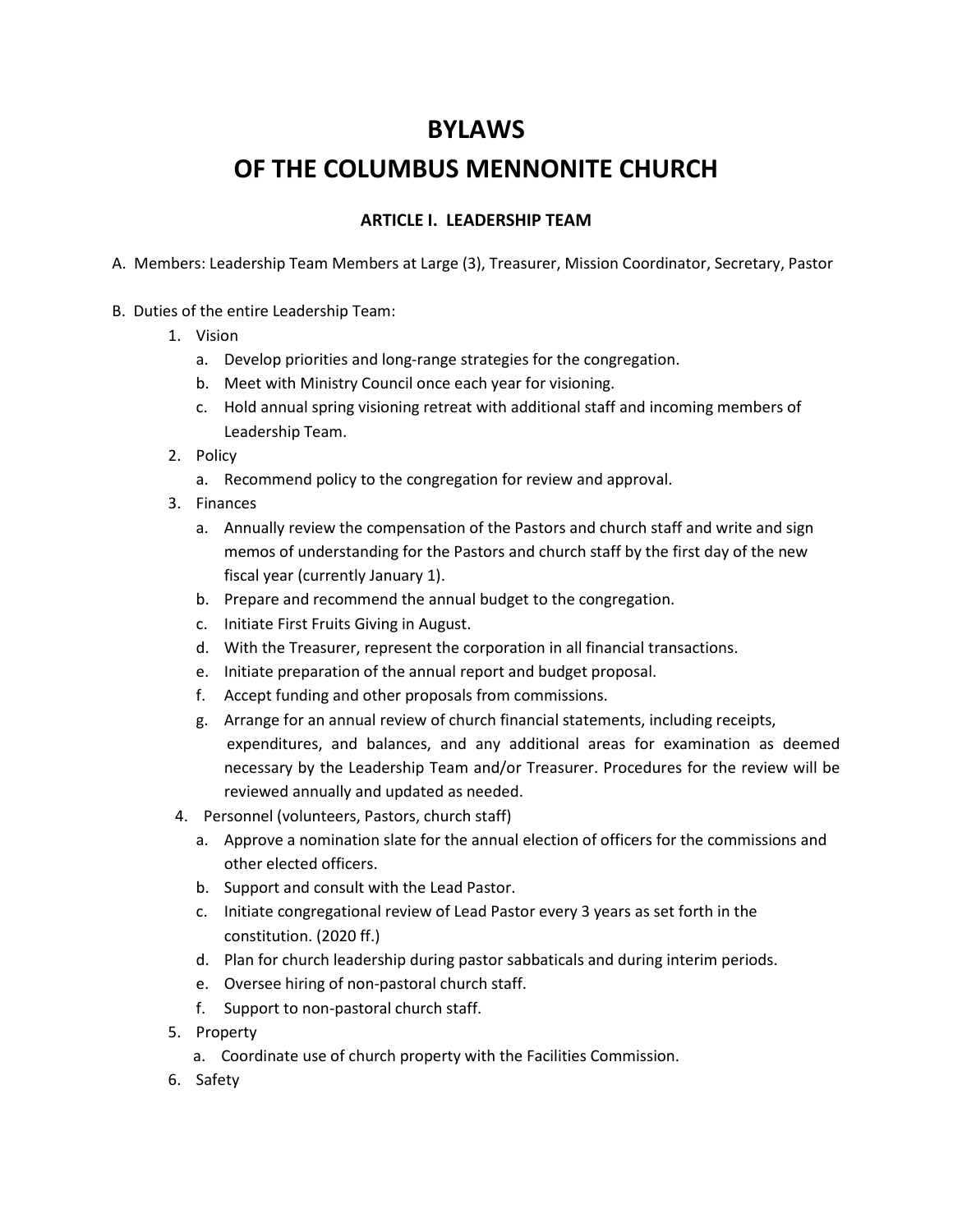- a. Oversee and administer child safety policy Keeping Columbus Mennonite Church Safe from Abuse (KCMCS).
- 7. Oversee the Safety Committee
- 8. Accessibility
	- a. Work with Shepherding Commission, Facilities, and Disability Advocates to ensure that our building and programs are accessible to everyone.
- 9. Appoint the following positions:
	- a. Permanent and special committees (e.g. Gift Discernment, Keeping CMC Safe, Pastor-Congregation Relations, Pastor Search, and Safety Action Plan) as necessary to carry out the policies and programs established by the congregation.
	- b. A successor for any officer and other discerned positions that is unable to complete a term of office. Exception: Leadership Team member. If a Leadership Team member cannot complete a term, a replacement will be selected by the gift discernment process for the remainder of the uncompleted term. Leadership Team must approve replacements selected by the Gift Discernment Committee.
	- c. Delegates to our affiliated Mennonite church conferences.
	- d. A church librarian to promote the use of the library, publicize available resources, order new books, prepare and catalogue books for use, and check-in books. Appoint a church historian (see Article XII).
- 10. Administrative
	- a. Call with due procedure and preside at all Congregational Business Meetings.
	- b. Prepare an agenda for each Congregational Business Meeting and arrange for distribution of it at least one week prior to the meeting.
	- c. Initiate review of bylaws in alternate years, (2021-2022ff.).
	- d. Initiate review of resource manual and constitution in alternate years. (2022-2023 ff.).
	- e. Initiate preparation of the annual report.
- C. Duties of Members at Large:
	- 1. Senior Member at Large serves as chair of Leadership Team and of the Congregation.
		- a. Senior Member at Large prepares an agenda for each Leadership Team meeting and arranges for distribution of it one week prior to the meeting.
	- 2. Chair-elect serves as coordinator for First Fruits with the assistance of the Treasurer and the church administrator.
	- 3. Chair-elect works with church administrator to plan and carry out the Spring Commission Workshop. The purposes of this workshop include:
		- a. Organize Commission members for the coming year.
		- b. Provide leadership and management skills training for the Commission members.
		- c. Set Commission goals for the coming year.
	- 4. Attend and participant in monthly meetings.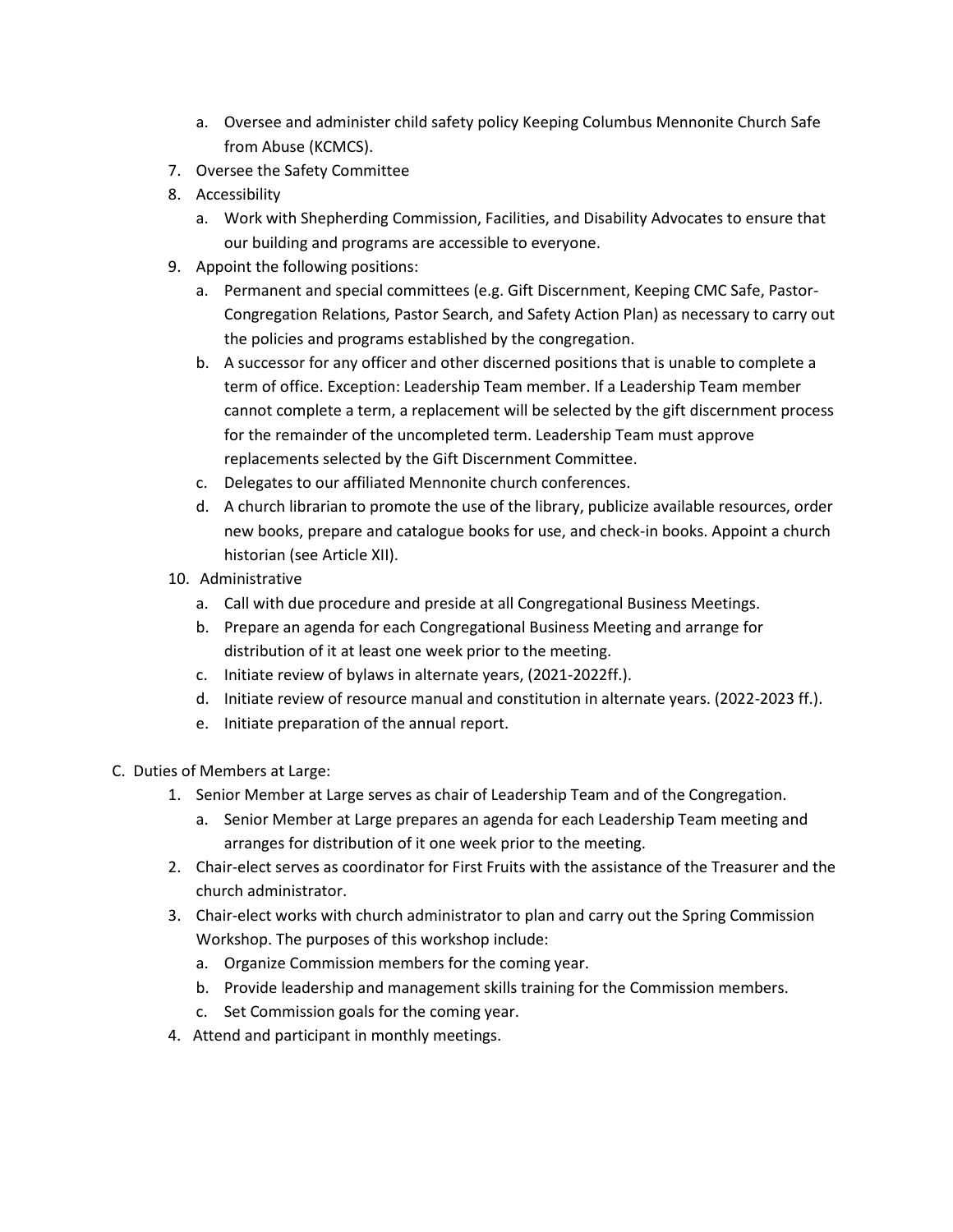- D. Duties of Secretary:
	- 1. Take minutes of Leadership Team Meetings and Congregational Business Meetings. Minutes will be reviewed, edited and approved by Leadership Team attendees for general distribution to the congregation within one week.
	- 2. As a member of Leadership Team, attend and participate in monthly meetings.
- E. Duties of Mission Coordinator:
	- 1. Work cooperatively for justice and peace, locally and globally.
	- 2. Oversee the outreach ministries:
		- a. Annually review and update the list of ministries, determining whether changes should be made given CMC's mission and the level of interest in an existing or proposed ministry.
		- b. Appoint one or more congregational representatives to each ministry.
		- c. Meet with and communicate regularly with the representative(s) to encourage, learn about unmet needs, and to celebrate successes.
		- d. Oversee fundraising activities of each ministry.
		- e. Connect people with volunteer opportunities in the ministries.
		- f. Assist the ministries in appropriate ways.
	- 3. Organize periodic mission-related events for the congregation to raise awareness of needs and opportunities in mission.
	- 4. Encourage people to volunteer for short-term and long-term periods of service with church-related mission and service organizations.
	- 5. Sponsor and promote activities to make people of the community aware of the nature and mission of CMC.
	- 6. Prepare recommendations each year for the Mission/Outreach section of the congregation's budget.
	- 7. Administer the various ministry-related savings funds together with the representative or the Church Treasurer and in accordance with guidelines for the funds.
	- 8. As member of Leadership Team, attend and participant in monthly meetings.
	- 9. Represent church missions with the quarterly Ministry Council meetings.
- F. Duties of the Church Treasurer:
	- 1. Be responsible for all financial transactions of the church.
	- 2. Provide a monthly report of receipts, expenditures and balances for Leadership Team.
	- 3. Oversee preparation of a report of receipts, expenditures and balances for the Annual Congregational Business Meeting.
	- 4. Provide a draft budget for review by the Leadership Team.
	- 5. Provide financial status reports to the congregation at least semi-annually.
	- 6. With the Chairperson of the Congregation, represent the corporation in all financial transactions.
	- 7. Keep all the legal records for the corporation.
	- 8. Provide year-end income/expense statement and balance sheet.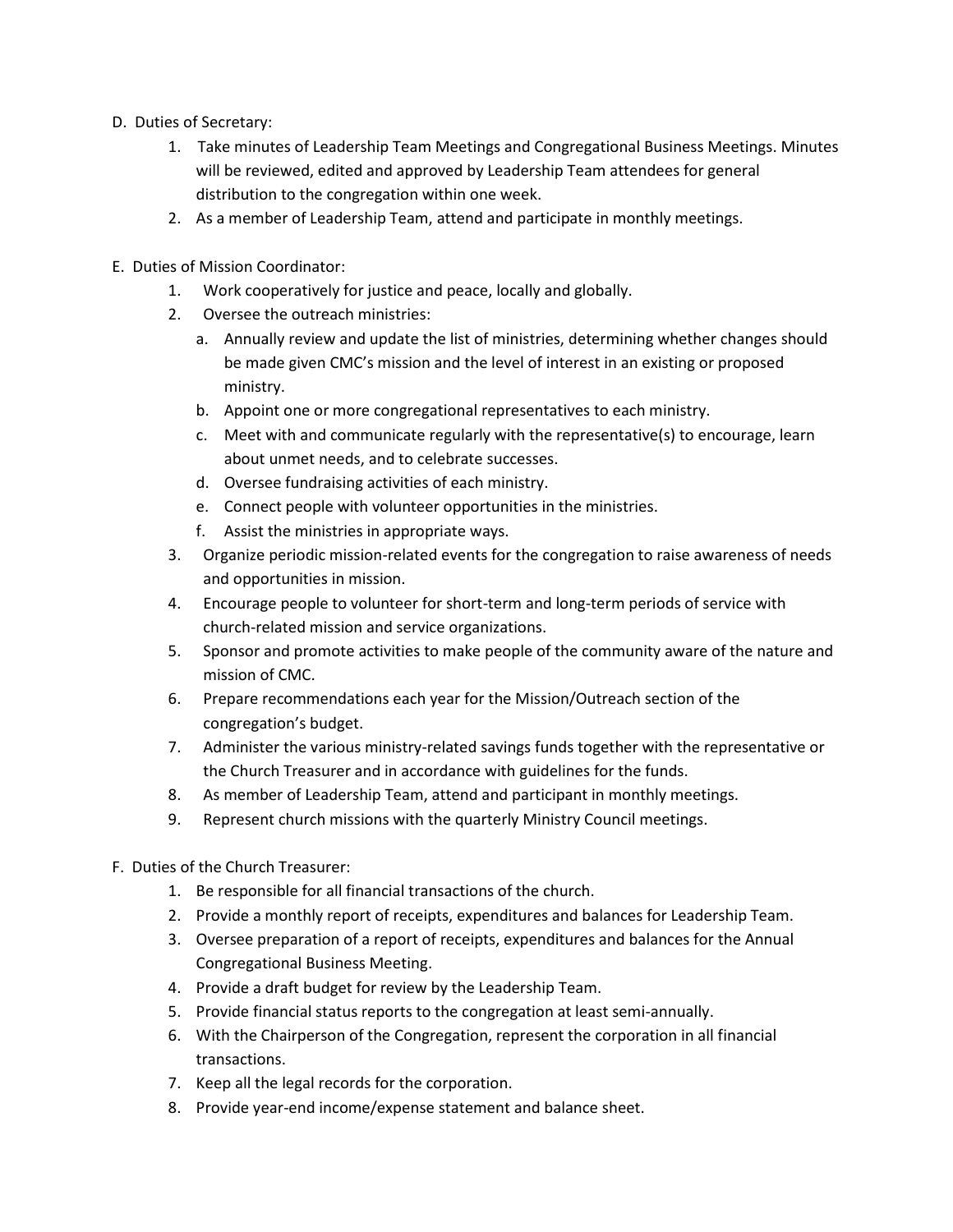- 9. Maintain records of contributions to the church and prepare written receipts for distribution to donors as required by IRS regulations.
- 10. Keep the bank signature cards and resolutions current.
- 11. Administer all savings accounts in coordination with relevant commission chairs.
- 12. As a member of Leadership Team, attend and participate in monthly meetings.

#### **ARTICLE II. MINISTRY COUNCIL**

- A. Members: Lead Pastor, Pastor of Christian Formation, Chairs of Commissions, Missions Coordinator, Office Administrator and Office Assistant
- B. Meets quarterly to discuss ministry goals and challenges, coordinate activities across commissions, and determine collaborative projects.
- C. Chaired by Pastor.

#### **ARTICLE III. PASTORS**

- A. Duties of the Pastors (The Pastors will work closely with the Leadership Team in identifying the priorities of these pastoral tasks.)
	- 1. Leadership and Administration duties of Lead Pastor
		- a. Provide leadership and visionary input to Ministry Council, Leadership Team, and the congregation in shaping and carrying out the visions and future directions of the church. Accept church planning responsibilities in a climate of shared leadership with lay members. Serve as a consultant to other leaders in the congregation.
		- b. Attend Ministry Council and Leadership Team meetings.
		- c. Lead Ministry Council meetings, providing agendas and assisting in organizing and planning activities.
		- d. Serve as an ex officio member of the Gift Discernment Committee.
		- e. Work actively to develop, support, and encourage effective lay leadership. Seek to equip members to release their spiritual gifts in lay ministries within and beyond the congregation.
		- f. Serve as head of staff and supervise Pastor of Christian Formation and Church Administrator.
	- 2. Preaching and Worship duties of Lead Pastor
		- a. Preach, teach, and lead worship. Demonstrate practical theology resulting from being well taught in traditional and contemporary theological concepts.
		- b. Preach regularly in Sunday morning worship services or arrange for other speakers from inside or outside the congregation. Choose texts and topics for sermons or series of sermons, while accepting suggestions from Worship Commission. Be involved as needed in worship services on Sundays when not preaching.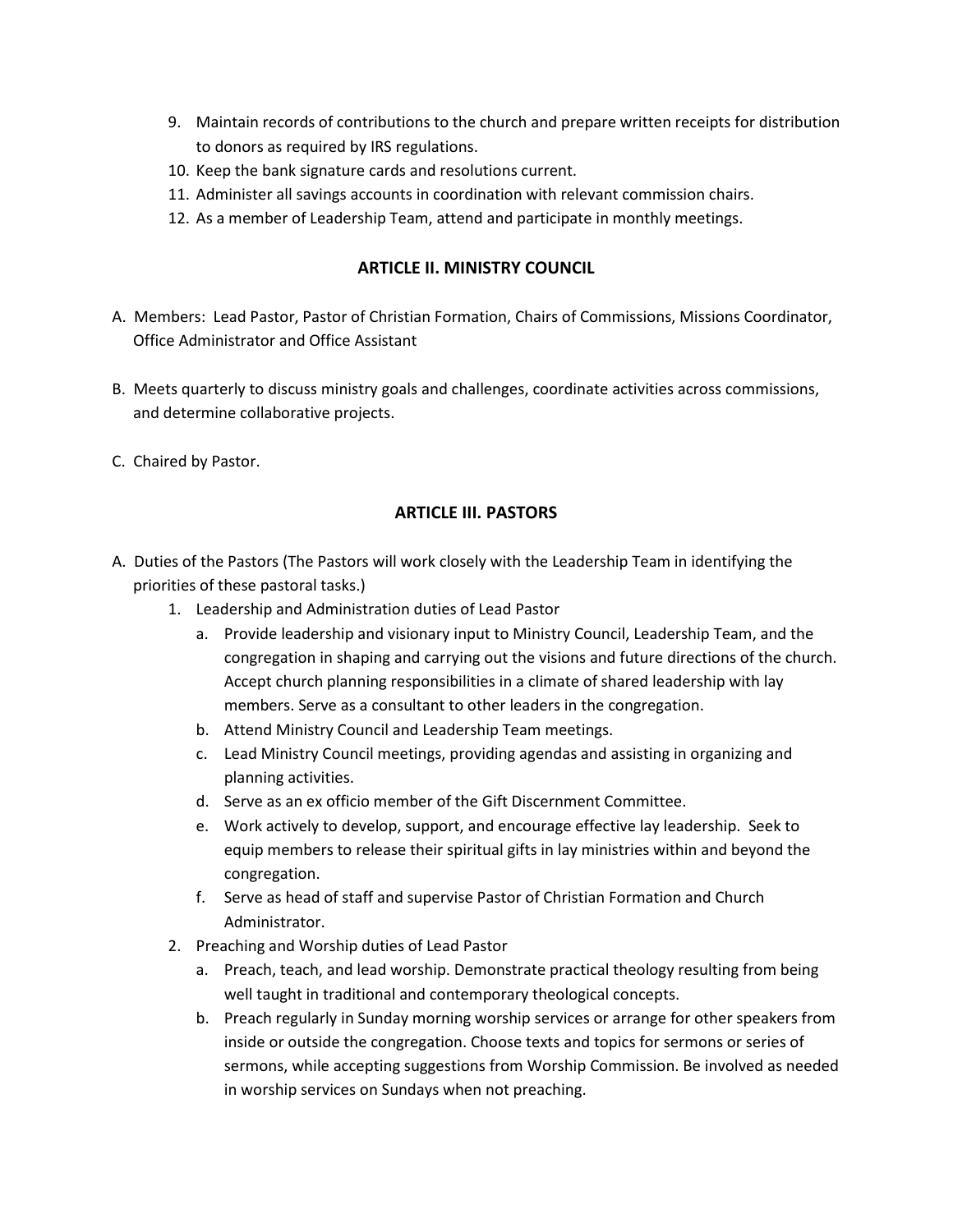- c. Attend all Worship Commission meetings and provide guidance to the Worship Commission in planning for special services such as communion, Christmas Eve, Ash Wednesday, and Good Friday.
- d. Work cooperatively with worship leaders, song leaders, musicians, worship table arrangers and children's storytellers to design worship services that glorify God and deepen faith.
- 3. Spiritual Growth within the Congregation by Lead Pastor and Pastor of Christian Formation
	- a. Model and teach disciplines of spirituality and prayer. Assist congregational participants in experiencing their faith and in growing spiritually.
	- b. Work with Shepherding Commission in its task to envision and to care for the spiritual life of the congregation.
	- c. Strive to maintain spiritual unity within the congregation while appreciating and affirming the diversity of the community.
	- d. Recognize, nurture, and call out individuals' spiritual gifts and lay leadership.
	- e. On behalf of the congregation, invite seekers into Christian discipleship.
	- f. Teach membership/Inquirers classes as needed, generally for a full quarter, providing sound instruction to people seeking baptism and to people seeking membership by letter transfer or reaffirmation of faith.
	- g. Articulate a holistic Gospel identifying core Mennonite beliefs to the congregation. These core beliefs will include personal faith in God and Christ, grounding in the biblical story, voluntary adult baptism, Christian community, welcoming and making new disciples, and justice and peacemaking as integral to faith.
- 4. Outreach duties of Lead Pastor and Pastor of Christian Formation
	- a. Work with the congregation at goals and actions to bring people to faith, including youth/young adults. Encourage growth of the congregation. Welcome new members into the congregation.
	- b. Be well informed about current social and political issues so that the good news of Christ can address them. Plan with the congregation for appropriate strategies for witness and action and to promote justice, peacemaking, and social well-being. Share the voice of the congregation to the Columbus community and to the larger church and world where appropriate.
	- c. Foster good relationships with the Clintonville community.
- 5. Pastoral Care duties of Lead Pastor and Pastor of Christian Formation
	- a. Attend meetings and work cooperatively with Shepherding Commission in its multiple tasks of caring for the congregation.
	- b. Work with Shepherding Commission to discern the most effective plan possible for providing overall pastoral care to the congregation.
	- c. Work with Shepherding Commission in creating effective small group programs, including the equipping of group leaders.
	- d. Provide pre-marital counseling and officiate at weddings.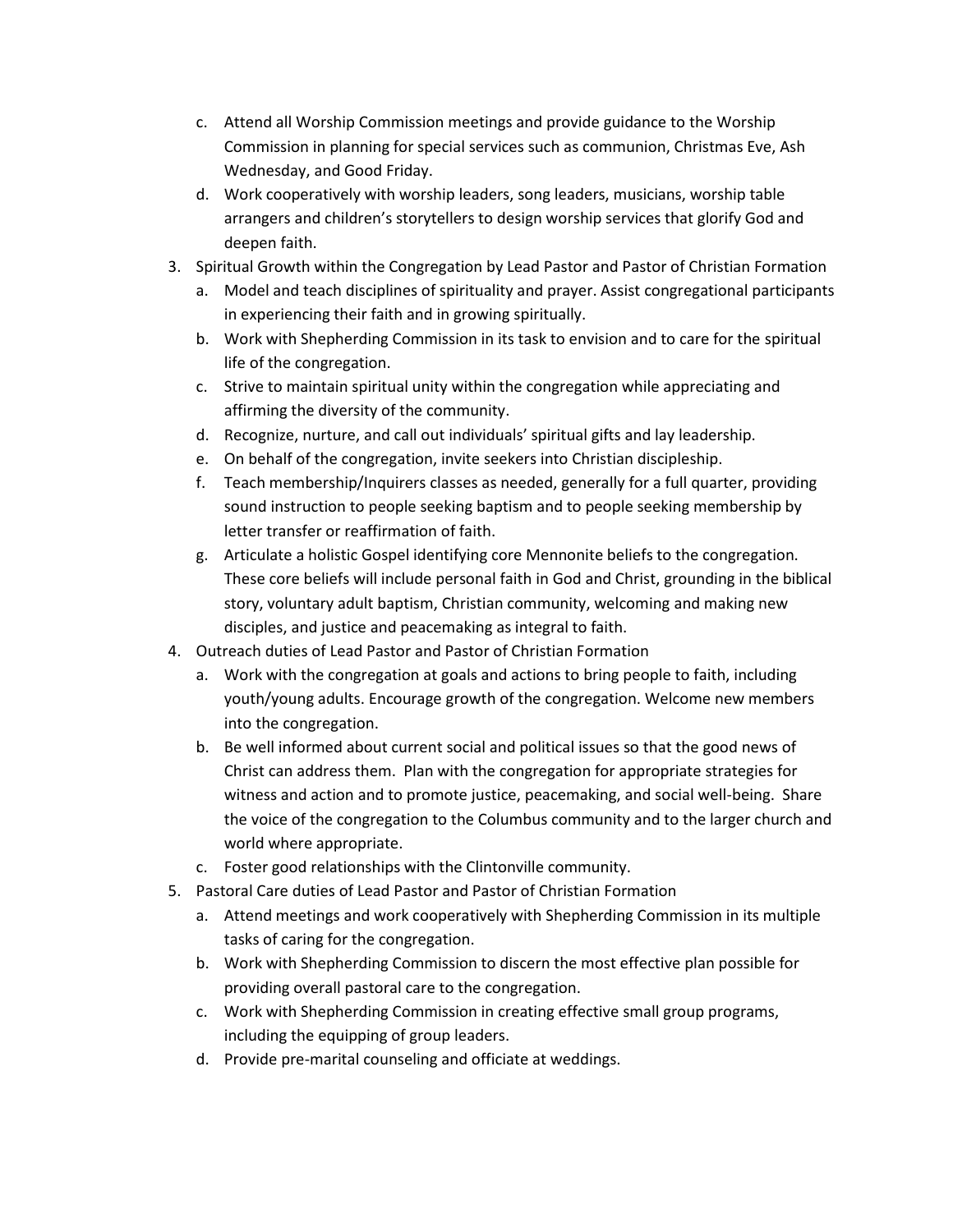- e. Plan and lead, as appropriate, important worship/ritual services of the congregation, including healing and anointing services, funerals and memorial services, baptisms, foot washing and communion, coming of age celebrations.
- f. Provide crises/high-need visitation and pastoral care as requested by people in the congregation and be prepared to make referrals to professionals.
- g. Take initiative in contacting, visiting, listening, and praying with people as needs arise.
- h. Maintain confidentiality according to good pastoral practices.
- 6. Christian Education duties of Pastor of Christian Formation
	- a. Attend meetings and work cooperatively with the Christian Education Commission to fulfill its duties.
	- b. Oversee the mentoring program.
	- c. Oversee and work closely with sponsors to plan and lead MYF and Jr MYF activities.
	- d. Support Keeping CMC Safe guidelines.
	- e. Teach either the junior high or senior high class and challenge them to faith.
	- f. Teach a quarter-long adult class about every two years.
- 7. Conference Relationships of Lead Pastor and Pastor of Christian Formation
	- a. Participate in an appropriate peer group within the Mennonite Church.
	- b. Represent CMC at Mennonite Church USA conventions and Central District Conference meetings.
- 8. Professional Growth of Lead Pastor and Pastor of Christian Formation
	- a. Plan for personal spiritual development and growth which insures good self-care; this plan is to be shared with Leadership Team.
	- b. Attend special workshops, seminars, lectures, or classes that may benefit the pastor or the congregation, with approval of Leadership Team.
	- c. Maintain a disciplined reading and study regimen that includes religious periodicals and books on Biblical studies, theology, ethics, spiritual direction, church history, etc.
	- d. Maintain a regular habit of prayer.

## **ARTICLE IV. COMMISSIONS**

#### A. **Duties of the Christian Education Commission**

To direct the educational activities of the church, including implementation of the Keeping Columbus Mennonite Church Safe from Abuse (KCMCS) policy, in all the following:

- 1. For Sunday school:
	- a. Choose curriculum and order all supplies needed for Sunday school.
	- b. Obtain teachers, substitutes and rooms for children's classes; divide children into appropriate classes in size and age, according to enrollment each year.
	- c. Find teachers and topics for adult classes.
	- d. Plan teacher in-service workshops as needed or desired.
	- e. Plan for Vacation Bible School in summer.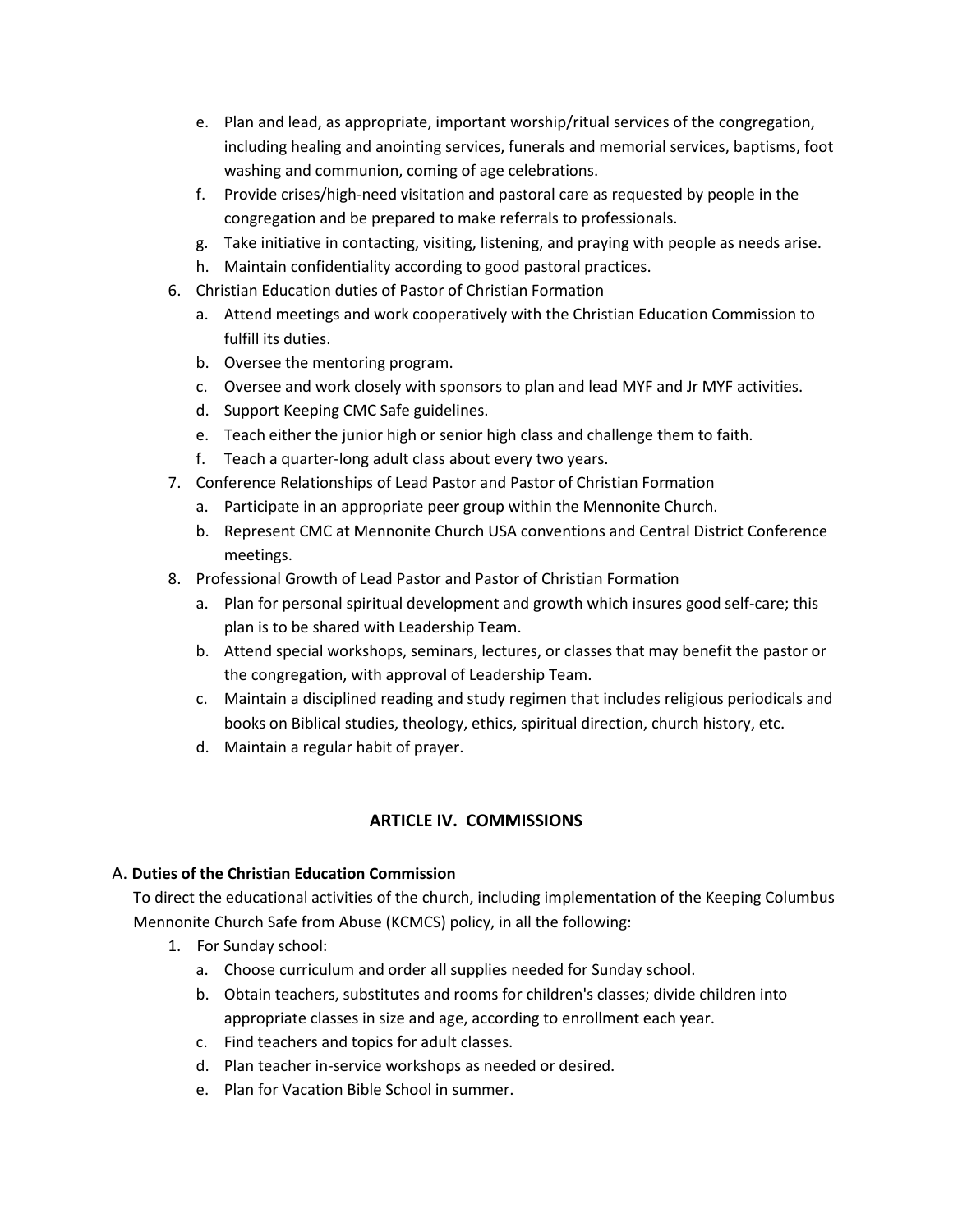- f. Encourage other educational activities (e.g., children's singing time, Christmas program, mission giving).
- 2. For the nursery and preschoolers' time:
	- a. Work with and support office staff who create a schedule for the staffing of the nursery and preschoolers' time each Sunday.
	- b. Appoint someone to make sure that the equipment, toys and sheets are cleaned and maintained, and that diapers and other supplies are provided.
	- c. Post guidelines and responsibilities in the nursery and preschoolers' rooms.
- 3. For the youth program:
	- a. Work with Pastor of Christian Formation to coordinate the mentor program.
	- b. Establish consistent communication with junior and senior youth sponsors.
	- c. Inform youth about the scholarship money for students who attend Mennonite colleges, to acquaint them with the various Mennonite colleges, and encourage their attendance at them.
	- d. Inform families about Mennonite church camps and colleges.
	- e. Set aside funds for 7-year-olds through high school to attend Mennonite church camps. Inform the families of the available funds.
	- f. Set aside funds for senior youth to attend both the biennial Mennonite Church USA Convention and service projects.
- 4. Duties of the Christian Education Commission Chair:
	- a. Call for and preside at the meetings of the Commission.
	- b. Represent the Commission on Ministry Council, unless another member of the commission has been designated by Gift Discernment Committee.
	- c. Maintain open communications with Leadership Team and other commission chairpersons, so that church goals are addressed in union, not in isolation.

#### B. **Duties of the Community Life Commission**

- 1. Provide occasions and activities for persons attending this church to build community and make connections with one another.
- 2. Evaluate the ongoing need for existing activities and consider providing new activities to meet the evolving needs of the church community.
- 3. Assist other commissions with special events.
- 4. Choose site for annual Fall Retreat and appoint the Fall Retreat Committee.
- 5. Appoint a coordinator for funeral meals.
- 6. Work with small groups and friends of expectant families to coordinate baby showers for the first child of families who attend regularly.
- 7. Supply and maintain the church kitchen.
- 8. Duties of Community Life Commission Chair:
	- a. Call for and preside at the meetings of the Commission.
	- b. Represent the Commission on Ministry Council, unless another member of the commission has been designated by Gift Discernment Committee.
	- c. Maintain open communications with Leadership Team and other commission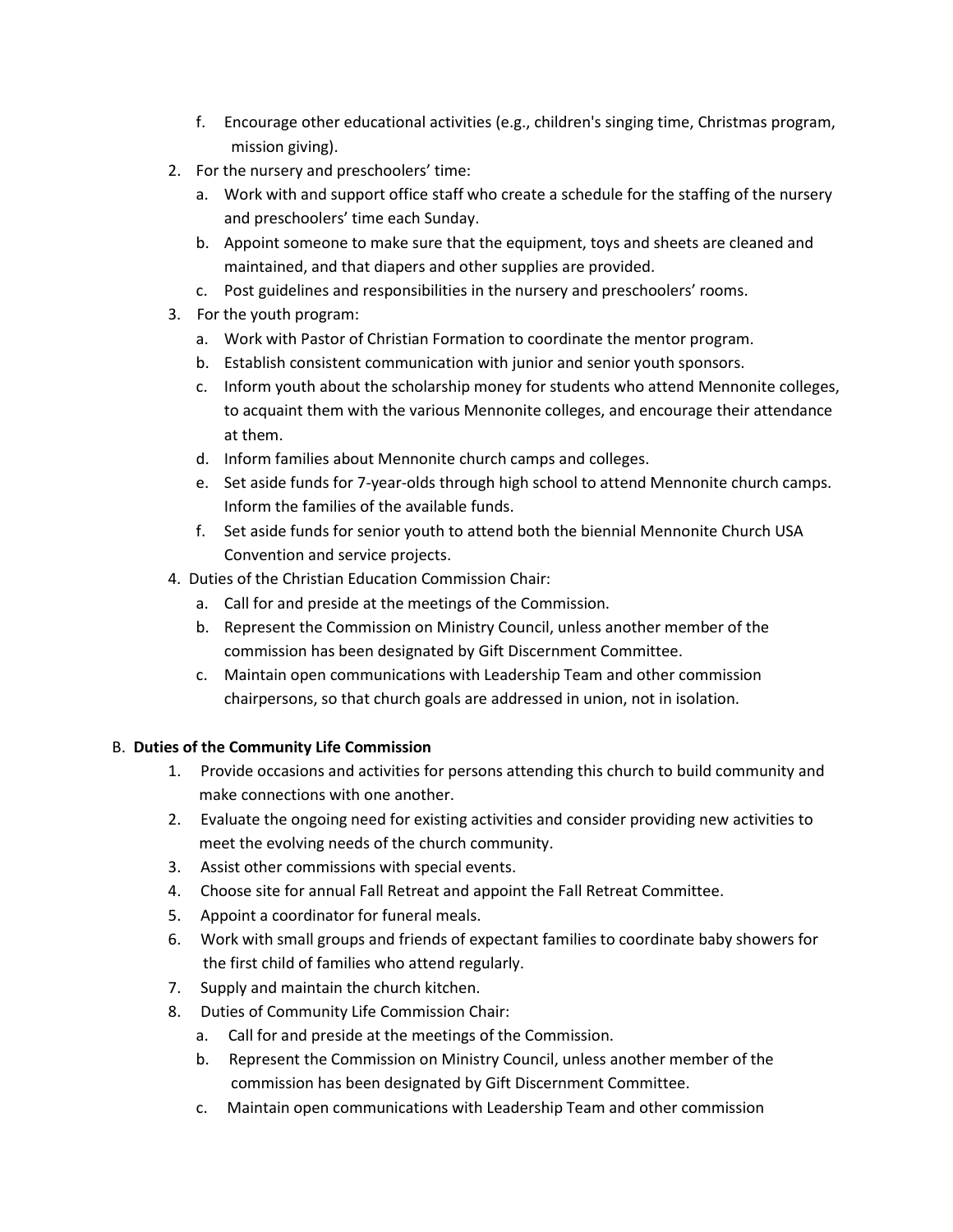chairpersons, so that church goals are addressed in union, not in isolation.

#### C. **Duties of the Facilities Commission**

- 1. Review and take to Leadership Team the annual budget for capital and maintenance expenditures submitted to the Commission by the building manager with assistance of the church administrator.
- 2. Review and take to Leadership Team any requests for expenditures submitted by the Building Manager or Church Administrator that are outside of approved budget requests.
- 3. In concert with the budget submission, prioritize and develop an annual plan for work projects for the coming year and determine which can be completed with staff and volunteers and which need to be bid out.
- 4. Quarterly review expenses compared to budget submitted by building manager and progress on annual plan.
- 5. Supports the building manager in completion of tasks, and in the absence of a building manager, fulfill the duties described in the position's job description.
- 6. Supports the Church Administrator, if requested, in the hiring of building manager/custodial staff or with technical issues for which the commission has knowledge.
- 7. Duties of the Facilities Commission Chair:
	- a. Call for and preside at the meetings of the Facilities Commission.
	- b. Represent the Commission on Ministry Council, unless another member of the commission has been designated by Gift Discernment Committee.
	- c. Maintain open communications with Leadership Team and other commission chairpersons, so that church goals are addressed in union, not in isolation
- 8. Duties of Facilities Aesthetics Coordinator

One member of Facilities Commission shall be designated as Aesthetics Coordinator.

- a. Coordinate color selection of paint/carpet as needed.
- b. Assure the Aesthetics manual is updated and followed.
- c. Look to others for assistance or consultation as necessary.
- d. For major projects, the Coordinator will be a member of the Ad Hoc Aesthetics Committee.

#### D. **Duties of the Shepherding Commission**

- 1. To envision, nurture, and give guidance to spiritual, emotional and physical health within the congregation. Shepherding Commission will be mindful that this envisioning will reflect and enhance the outreach and mission activity of the congregation.
- 2. Minister to the personal needs of individual congregation members, conduct member visitations, and be available to listen to and pray with people.
- 3. Provide a routine sounding board to the pastors and congregation to facilitate a mutual vision of the work of the pastors.
- 4. Provide a welcoming experience for newcomers to CMC. This may be implemented through a welcoming committee which would maintain regular communication with the Shepherding Commission. The welcoming process will include: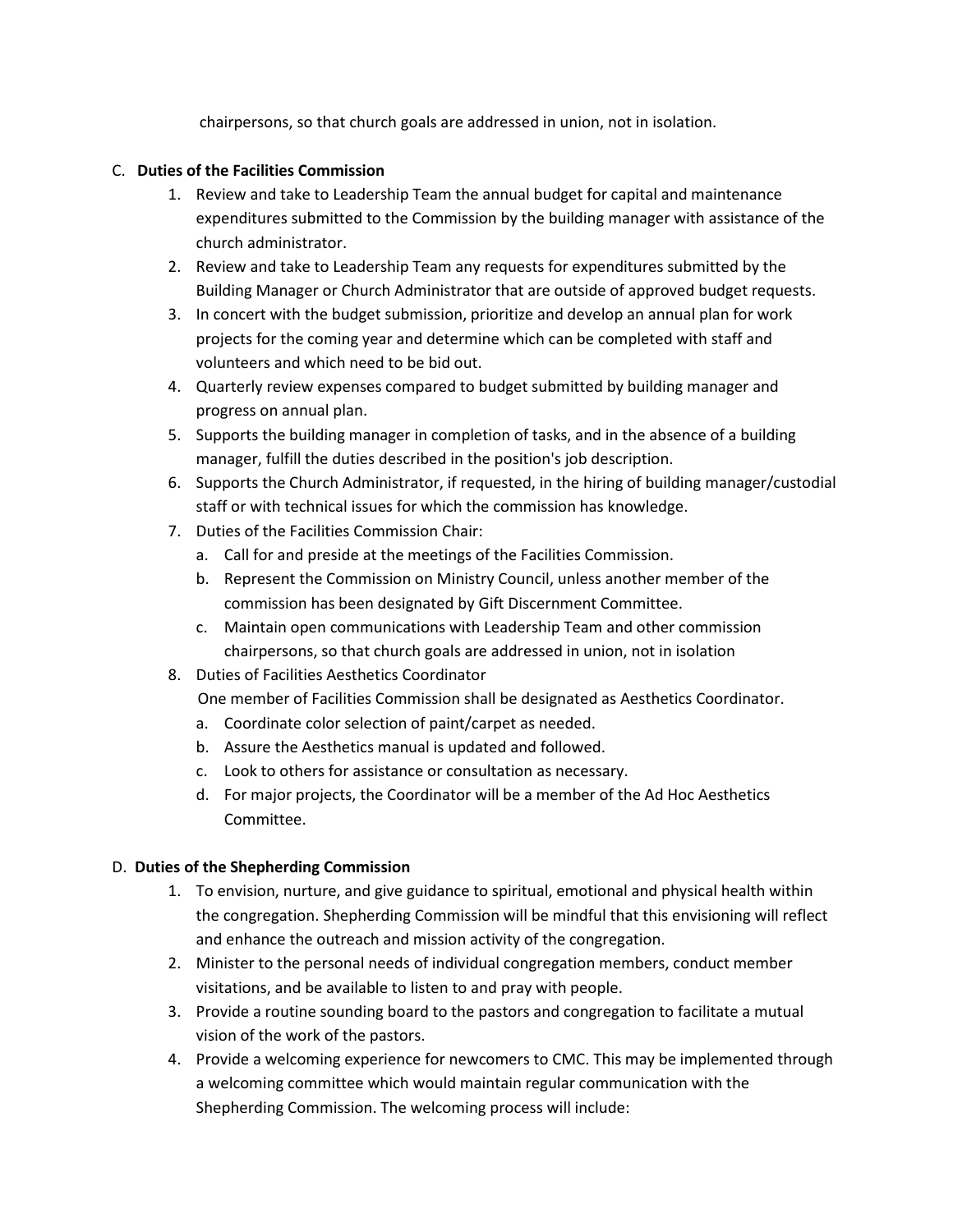- a. Welcome local visitors.
- b. Help newcomers connect with the fellowship.
- 5. Coordinate and facilitate the formation of small groups, including equipping leaders and assisting newcomers in finding a small group.
- 6. Assume pastoral care responsibilities when there is no pastor serving the congregation.
- 7. Administer the Compassion Fund.
- 8. Maintain strict confidentiality when dealing with information of a personal or sensitive nature.
- 9. The chair of Shepherding Commission will represent the commission on Ministry Council unless another member of the commission has been designated by Gift Discernment.
- 10. Approve requests for membership.
- 11. Maintain list of active and inactive members.
- 12. Plan for a Winter Seminar as desired.
- 13. Appoint the following:
	- a. Welcoming Committee as desired.
	- b. Hospitality Coordinator to coordinate meals for any person(s) in the congregation needing assistance.
	- c. Memorial Wall/Table Coordinator.
	- d. Individual to provide a rose to celebrate the new arrival of a child in the congregation.
	- e. Select and train people for Reconciliation Team to respond to conflict and promote reconciliation within the congregation.
	- f. Appoint a Disability Advocate Team to promote understanding and advocate for the concerns of persons with disabilities.

#### E. **Duties of Worship Commission**

- 1. Plan for regular and special worship services of the congregation.
- 2. Provide for the regular observance of communion.
- 3. Arrange for the collection of the offering.
- 4. Provide for regular involvement of children in the worship service, including children's time.
- 5. Select and give guidance to the worship leader, who coordinates the details of the worship service with the Pastor.
- 6. Select song leader and coordinate the musical participants for worship.
- 7. Plan for outside speakers and observance of special worship occasions.
- 8. Arrange for maintenance of musical instruments in the sanctuary.
- 9. Provide for preparation, display, and storage of banners.
- 10. Arrange for flowers and other decorative aspects of the sanctuary.
- 11. Select, train, and schedule operators for the sound system, the sanctuary camera, and the remote worship streaming service. Arrange for maintenance of these systems and the assistive hearing system. Arrange for recording, storage, and distribution of services or service excerpts.
- 12. Select, train, and schedule greeters and ushers.